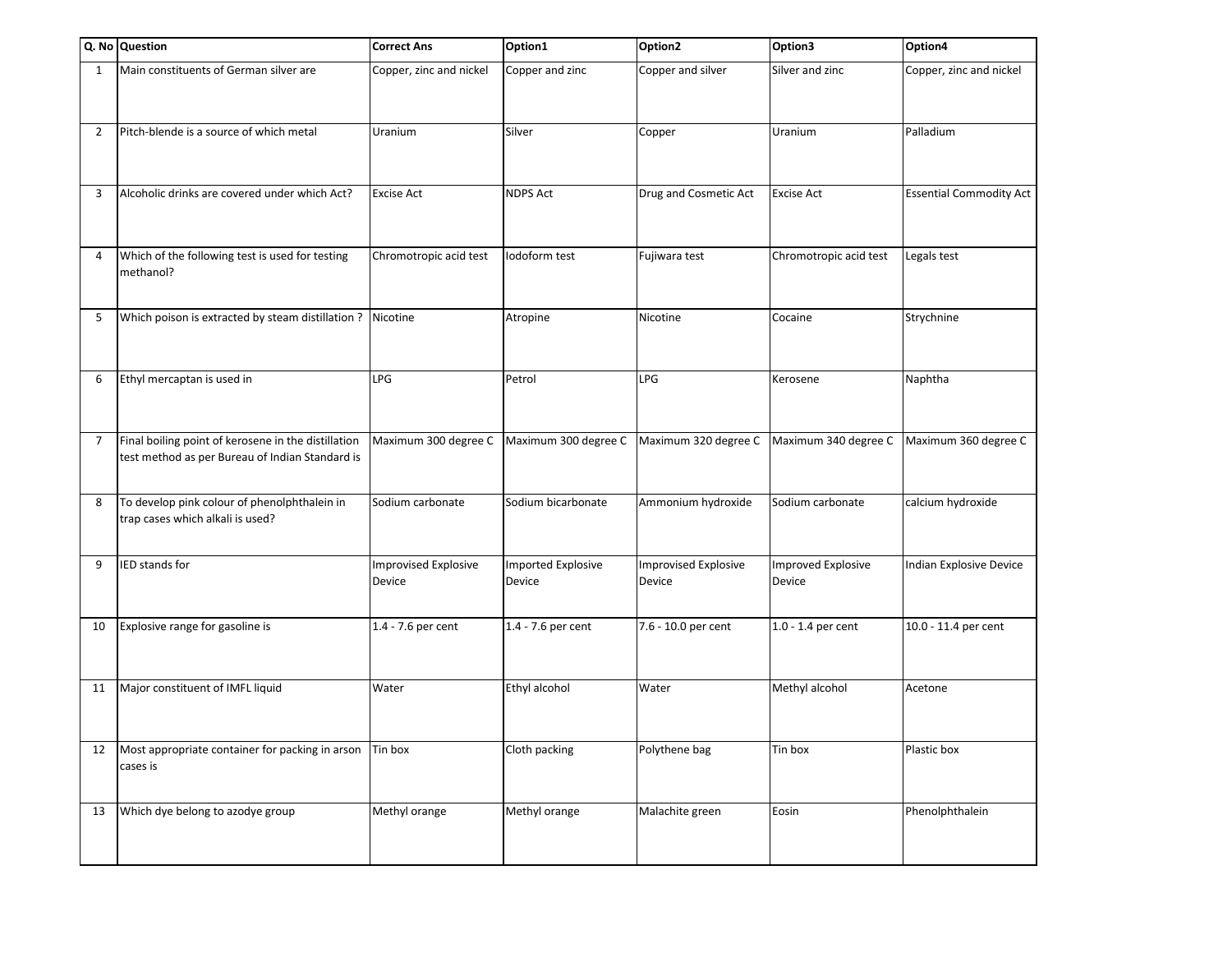|    | Q. No Question                                                                                    | <b>Correct Ans</b>              | Option1                              | Option <sub>2</sub>  | Option3               | Option4                      |
|----|---------------------------------------------------------------------------------------------------|---------------------------------|--------------------------------------|----------------------|-----------------------|------------------------------|
| 14 | Which of the following pesticide is rodenticide?                                                  | Thallium salt                   | Lindane                              | Earbaryl             | Allethrin             | Thallium salt                |
| 15 | What is the approximate normality of 96%<br>sulphuric acid having specific gravity 1.84?          | 36                              | 17                                   | 36                   | 11                    | 38                           |
| 16 | Which of the following is NOT high explosive?                                                     | <b>Black powder</b>             | Dynamite                             | <b>Black powder</b>  | <b>PETN</b>           | Lead azide                   |
| 17 | One of the colour test used for explosive is                                                      | Diphenylamine reagent           | Furtural reagent                     | Acetaldehyde reagent | Diphenylamine reagent | Potassium chromate           |
| 18 | Deadly night shade plant refers to                                                                | Atropa Belladona                | Strychnos nux vomica                 | Cannabis sativa      | Atropa Belladona      | Abrus precatorious           |
| 19 | Kif' is known for                                                                                 | Cannabis                        | Cocaine                              | Cannabis             | Heroin                | Amphetamine                  |
| 20 | Duquenois Levine test is a valuable test for<br>testing                                           | Cannabis                        | Opuim and its derivatives Coca plant |                      | Mushroom              | Cannabis                     |
| 21 | Which of the following instrumental techniques<br>does NOT give specific identification of drugs? | UV-visible<br>spectrophotometry | UV-visible<br>spectrophotometry      | GC-Mass              | <b>FTIR</b>           | Raman spectroscopy           |
| 22 | Which of the chemical is used for manufacturing<br>of heroin from morphine?                       | Acetic anhydride                | Sodium chloride                      | Acetaldehyde         | Acetic anhydride      | Malonic acid                 |
| 23 | Porapak column in GLC is most suitable for<br>analysis of-                                        | Alcohols                        | Alcohols                             | Hydrocarbons         | Polymers              | Alkaloids                    |
| 24 | Scientist Egon Stahl is related to                                                                | Thin layer<br>chromatography    | Gas chromatography                   | Spectrophotometry    | <b>HPCL</b>           | Thin layer<br>chromatography |
| 25 | Retention Index is related to which instrumental<br>technique ?                                   | Gas chromatography              | UV-visible<br>spectrophotometry      | <b>FTIR</b>          | Gas chromatography    | <b>SEM</b>                   |
| 26 | Nitro group is present in which of the following<br>pesticides?                                   | Parathion                       | Malathion                            | Parathion            | Baygon                | Cypermethrine                |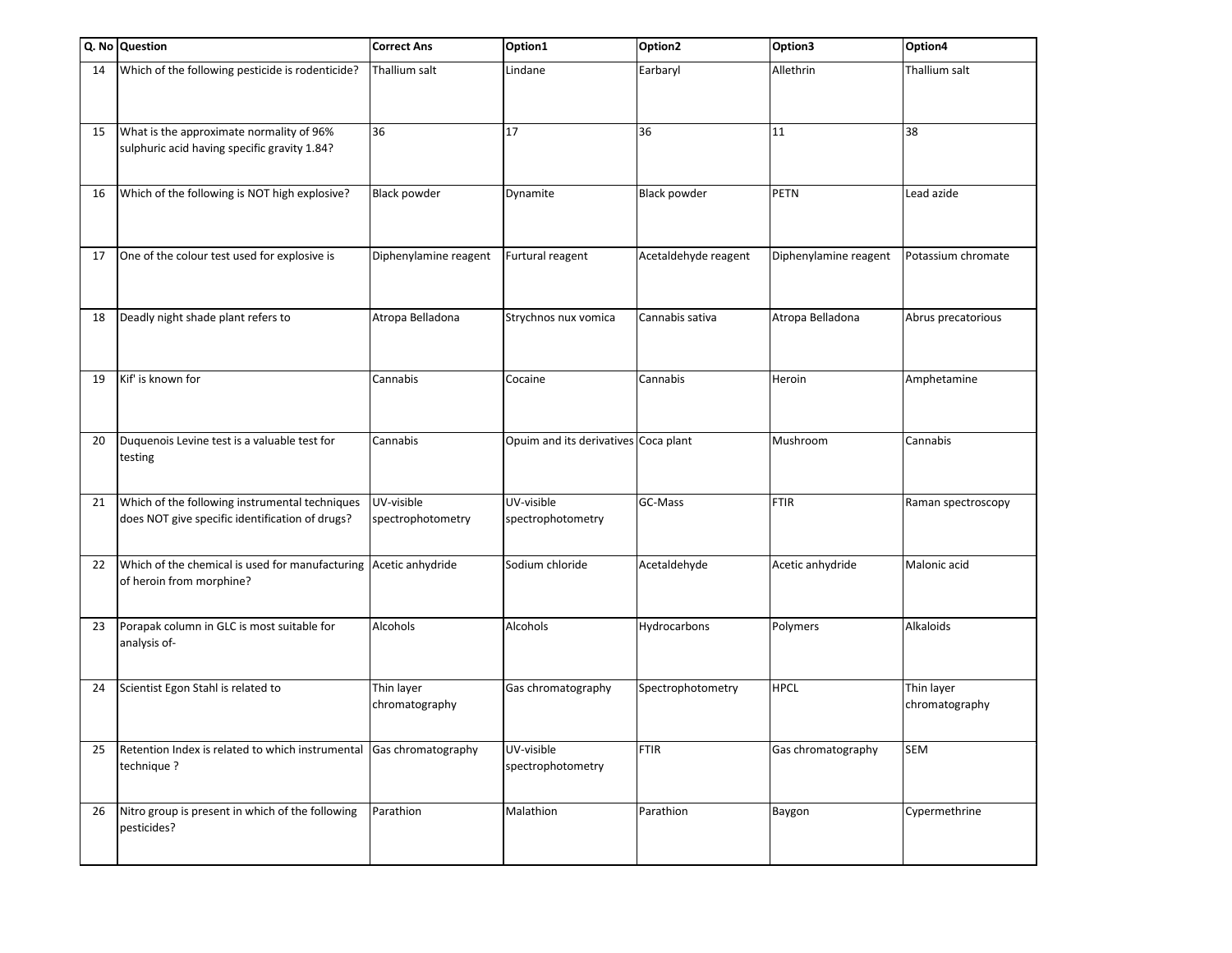|    | Q. No Question                                                                                       | <b>Correct Ans</b>                                            | Option1                                                  | Option <sub>2</sub>                              | Option3                                                         | Option4                                                     |
|----|------------------------------------------------------------------------------------------------------|---------------------------------------------------------------|----------------------------------------------------------|--------------------------------------------------|-----------------------------------------------------------------|-------------------------------------------------------------|
| 27 | In elutropic series the solvents are arranged in<br>increasing order of                              | Dielectric constant                                           | <b>Boiling point</b>                                     | Molecular weight                                 | Dielectric constant                                             | Viscosity                                                   |
| 28 | Mayers reagent is NOT used for detecting                                                             | Benzodiazepine                                                | Opuim alkaloid                                           | Atropine                                         | Benzodiazepine                                                  | Cocaine                                                     |
| 29 | In the mixture containing codeine and thebaine<br>by which technique each can be identified?         | GC-Mass                                                       | Colour test                                              | UV-spectrophotometry                             | GC-Mass                                                         | Mass spectrometry                                           |
| 30 | Which of the solvent cannot be used in<br>preparation of sample for UV-<br>spectrophotometric study? | Benzene                                                       | Ethanol                                                  | Water                                            | Benzene                                                         | Cyclohexane                                                 |
| 31 | E (1%) value means                                                                                   | Absorption of light by 1% Emission of light by 1%<br>solution | solution                                                 | solution                                         | Absorption of light by 1% Reflecance of light by 1%<br>solution | Scattering of light by 1%<br>solution                       |
| 32 | Which of the following poisons contain<br>Strychnine?                                                | Nux vomica                                                    | Nux vomica                                               | Aconite                                          | Dhatura                                                         | Cannabis                                                    |
| 33 | 2.50 micrometer is equivalent to                                                                     | 4000 Cm^(-1)                                                  | 3000 Cm^(-1)                                             | 4000 Cm^(-1)                                     | 2500 Cm^(-1)                                                    | 2000 Cm^(-1)                                                |
| 34 | Source of radiation in UV spectrophotometer is                                                       | Deuterium lamp                                                | Nichrome wire                                            | Tungsten lamp                                    | Deuterium lamp                                                  | Mercury lamp                                                |
| 35 | Normal phase in HPLC means                                                                           | Polar statioinary phase<br>and non polar mobile<br>phase      | Polar statioinary phase<br>and non polar mobile<br>phase | Polar Stationary phase<br>and polar mobile phase | Non Polar stationary<br>phase and more polar<br>mobile phase    | Non Polar stationary<br>phase and non polar<br>mobile phase |
| 36 | Which gas was responsible for mass killing in<br><b>Bhopal tragedy?</b>                              | Methyl isocyanate                                             | Hydrogen sulphide                                        | Sulphur dioxide                                  | Methyl isocyanate                                               | Mustard gas                                                 |
| 37 | Most suitable technique for detection of<br>adulteration of petrol with kerosene is                  | <b>Gas Liquid</b><br>Chromatography                           | <b>HPLC</b>                                              | UV spectrophotometer                             | <b>ICP</b>                                                      | Gas Liquid<br>Chromatography                                |
| 38 | When the NDPS Act came in to force?                                                                  | 1985                                                          | 1985                                                     | 1980                                             | 1984                                                            | 1945                                                        |
| 39 | What is the Octane Number of Iso-octane?                                                             | 100                                                           | 91                                                       | 93                                               | 100                                                             | 98                                                          |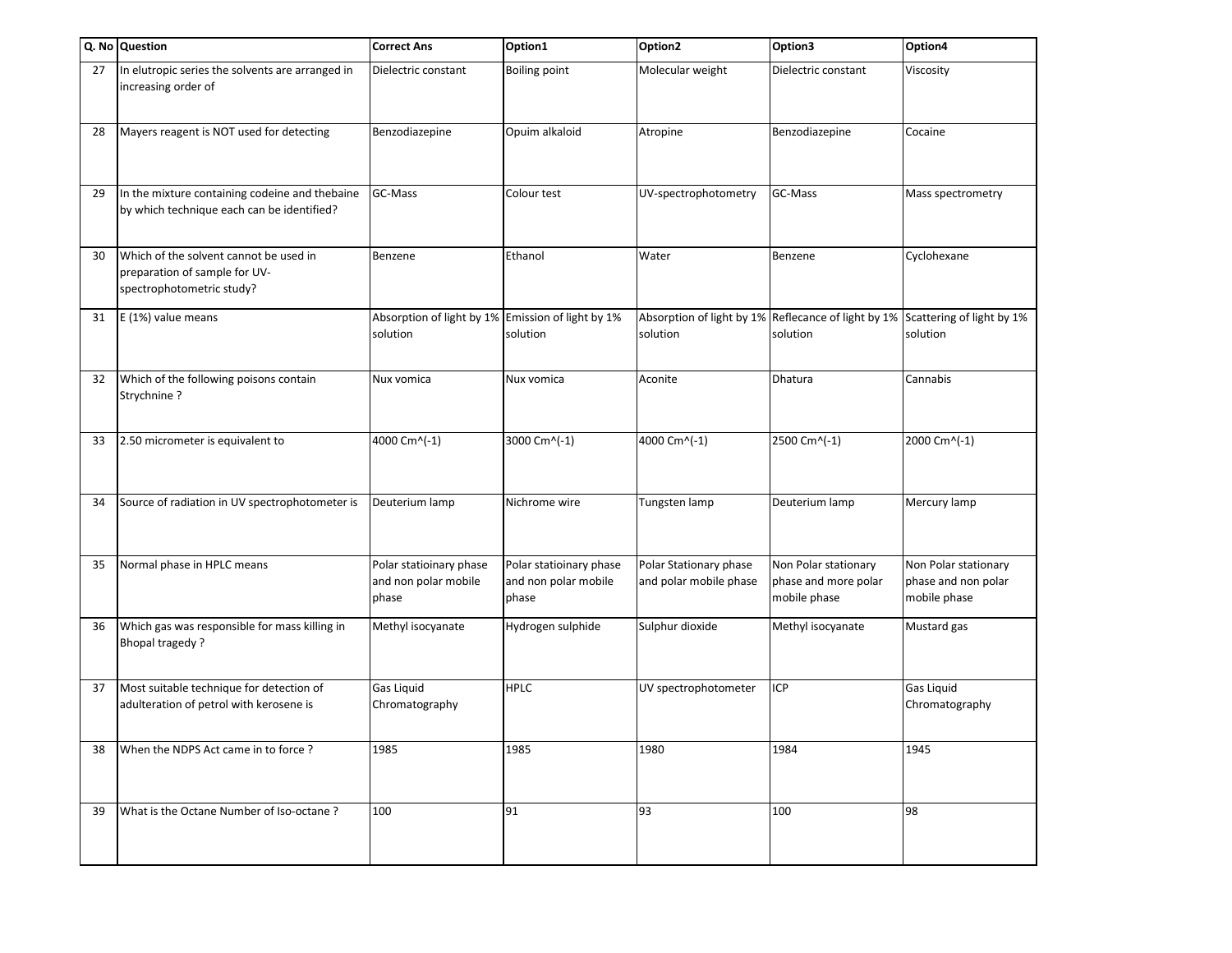|    | Q. No Question                                                                     | <b>Correct Ans</b> | Option1                                                                   | Option2            | Option3                   | Option4                                           |
|----|------------------------------------------------------------------------------------|--------------------|---------------------------------------------------------------------------|--------------------|---------------------------|---------------------------------------------------|
| 40 | SE-30 column of Gas chromatography has<br>stationary phase of                      | Methyl silicone    | Phenyl silicone                                                           | Methyl silicone    | Polyethylene glycol       | Silica                                            |
| 41 | Antidote for organophasphorus pesticide is                                         | Atropine           | Atropine                                                                  | Strychnine         | Amphetamine               | Pethidine                                         |
| 42 | In which technique generally separate Cathode<br>lamp is required for each element | AAS                | <b>ICP</b>                                                                | ICP-MS             | AAS                       | ICP-OES                                           |
| 43 | Frequency corresponding to 500 nm is<br>equivalent to                              |                    | 6x10^(14) Cycles per Sec 6x10^(14) Cycles per Sec 5x10^(3) Cycles per Sec |                    |                           | 2x10^(12) Cycles per Sec 5x10^(16) Cycles per Sec |
| 44 | Impure camphor is purified by                                                      | Sublimation        | Filteration                                                               | Sedimentation      | Sublimation               | Steam distilation                                 |
| 45 | Bathochromic shift is also known as                                                | Red shift          | <b>Blue shift</b>                                                         | <b>Black shift</b> | White shift               | Red shift                                         |
| 46 | Purity of a compound can be decided by                                             | Melting point      | Density                                                                   | Melting point      | <b>Dielectic Constant</b> | Molarity                                          |
| 47 | In UV-spectrophotometric study the cuvette is<br>made of                           | Quartz             | Glass                                                                     | Quartz             | Sodium chloride           | Mixture of glass and<br>quartz                    |
| 48 | Which of the following molecule exhibit IR<br>spectra?                             | Carbon monoxide    | Hydrogen                                                                  | Nitrogen           | Oxygen                    | Carbon monoxide                                   |
| 49 | How many peaks (signals) are obtained for ethyl 2<br>chloride in NMR?              |                    | $\overline{2}$                                                            | 3                  | 4                         | 5                                                 |
| 50 | Which rule is common for predicting splitting<br>pattern in NMR                    | $(n+1)$ rule       | $(n+1)$ rule                                                              | $(2n+1)$ rule      | $(4n+1)$ rule             | $(m+n)$ rule                                      |
| 51 | Carbon 12 nuclei is NOT magnetically active<br>because its spin number is          | Zero               | $1/2$                                                                     | $\overline{2}$     | Zero                      | 312                                               |
| 52 | In NMR common internal reference is                                                | <b>TMS</b>         | <b>TMS</b>                                                                | <b>DMS</b>         | CMS                       | <b>NMS</b>                                        |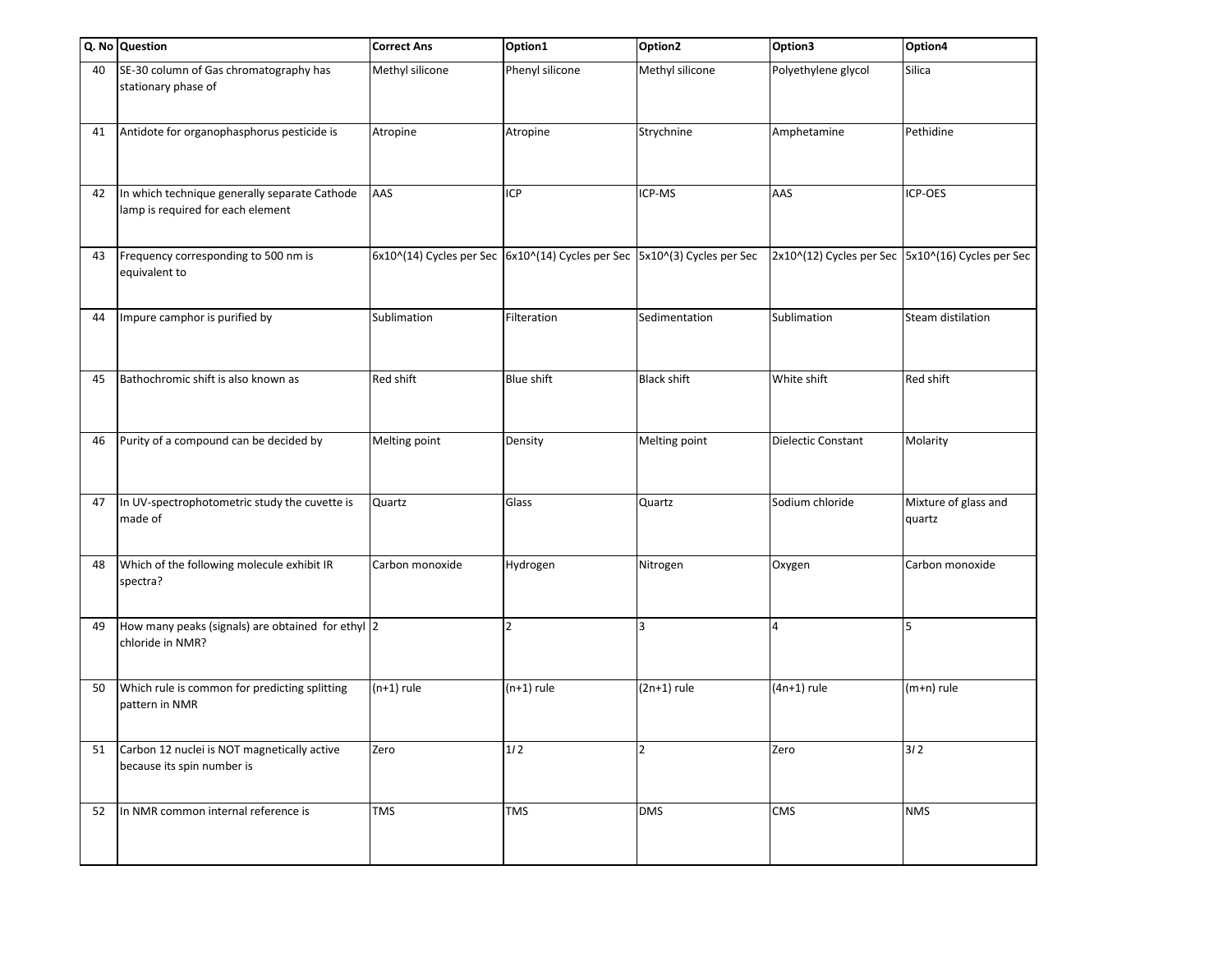|    | Q. No Question                                                                                         | <b>Correct Ans</b>                                          | Option1                           | Option <sub>2</sub>                                | Option3                                                   | Option4                                                     |
|----|--------------------------------------------------------------------------------------------------------|-------------------------------------------------------------|-----------------------------------|----------------------------------------------------|-----------------------------------------------------------|-------------------------------------------------------------|
| 53 | Which is NOT suitable Hyphenated technique ?                                                           | AAS-LC                                                      | GC-IR                             | LC-MS                                              | GC-MS                                                     | AAS-LC                                                      |
| 54 | Select the one by which RF value will NOT<br>change by changing                                        | Size of TLC Chamber<br>keeping other factors<br>same        | Absorbent nature                  | Polarity of solvent<br>system                      | Increasing temperature                                    | Size of TLC Chamber<br>keeping other factors<br>same        |
| 55 | which one is correct for Neutron Activation<br>Analysis ?                                              | Non destructive<br>technique                                | Destructive technique             | Non destructive<br>technique                       | Less sensitive technique                                  | used for liquid sample<br>only                              |
| 56 | Retention time in gas chromatography is                                                                | Time taken by solute<br>from injection to reach<br>detector | time taken in injecting<br>sample | Time taken by carrier gas<br>to come out of column | Time taken to achieve<br>desired temperature of<br>column | Time taken by solute<br>from injection to reach<br>detector |
| 57 | Power alcohol consist of                                                                               | Mixture of ethanol and<br>petrol                            | Ethanal 99.9 percent              | Mixture of ethanol and<br>methanol                 | Mixture of ethanol and<br>petrol                          | Pure methanol                                               |
| 58 | For testing lead which reagent is used                                                                 | Sodium Rohdizonate                                          | Sodium Rohdizonate                | Alpha benzoin oxime                                | Alpha Alpha dipiridyl                                     | Alizarin Red                                                |
| 59 | For testing nitrate in presence of nitrite, the<br>nitrite is removed by                               | Sulfamic acid                                               | Sulphanilic acid                  | Sulphuric acid                                     | Sulfamic acid                                             | Alpha naphthyl amine                                        |
| 60 | Select the one which belongs to benzodiazepine<br>group?                                               | Clonazepam                                                  | Zolpidem                          | Ketamine                                           | Pethidine                                                 | Clonazepam                                                  |
| 61 | Standard solution of 5 ppm means                                                                       | 0.005 mg per ml                                             | 5 mg per ml                       | 50 mg per litre                                    | 0.005 mg per ml                                           | 500 mg per litre                                            |
| 62 | 10 bar is equal to how many Pascal?                                                                    | 10x10^(5)                                                   | 10x10^(5)                         | 100x10^(5)                                         | $1x10^(5)$                                                | 0.01x10(5)                                                  |
| 63 | Best sample for analysis of alcohol for punishing<br>the person which can stand in the Court of law is | Blood                                                       | Persipiration                     | <b>Blood</b>                                       | Urine                                                     | <b>Breath</b>                                               |
| 64 | What is the small quantity for Charas as per<br>NDPS Act?                                              | 100 gram                                                    | 25 gram                           | 100 gram                                           | 250 gram                                                  | 10 gram                                                     |
| 65 | Quaternary ammonium compounds are highly<br>soluble in                                                 | Water                                                       | Chloroform                        | Acetone                                            | Water                                                     | Ethyl acetate                                               |